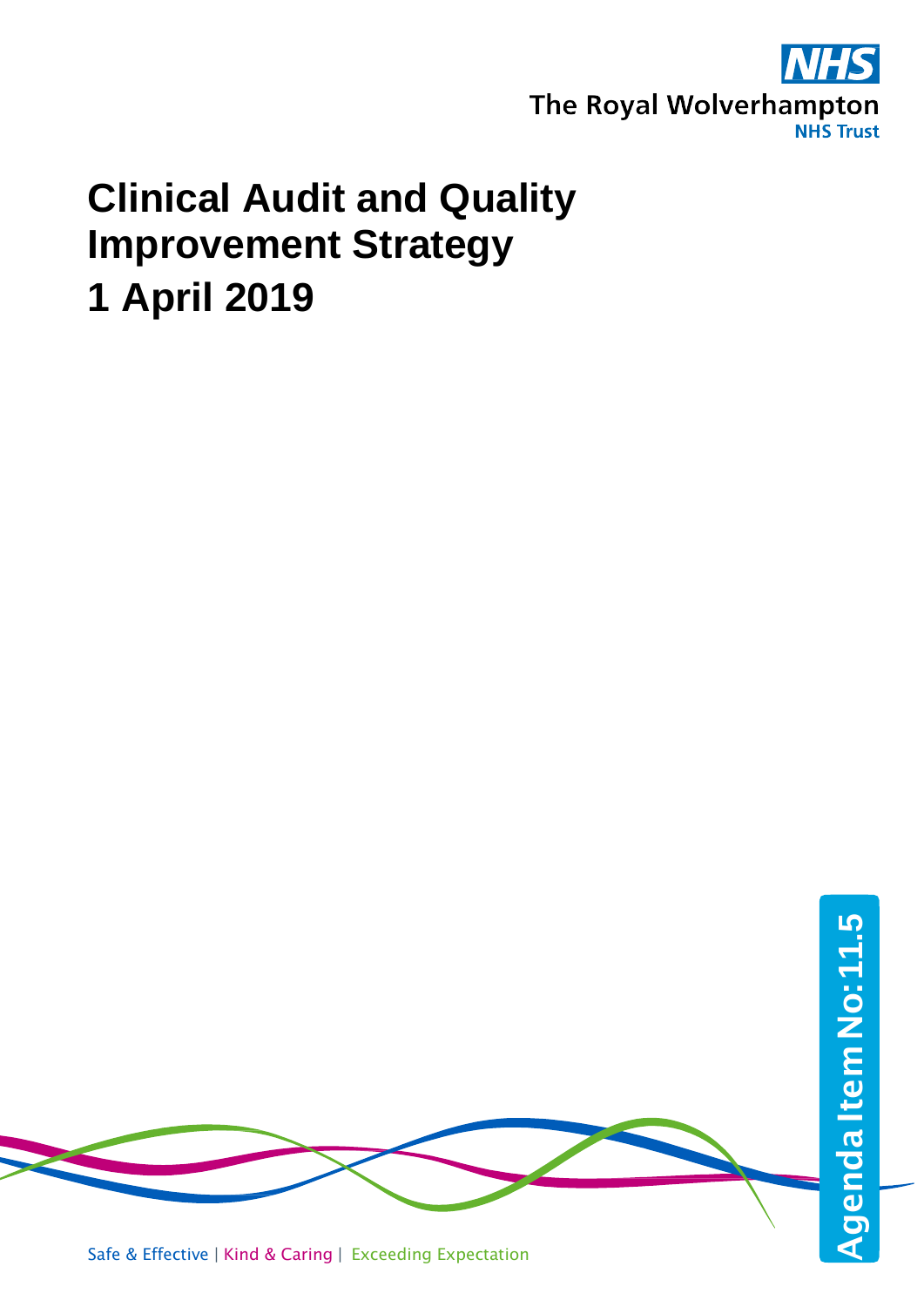

# The Royal Wolverhampton

| <b>Trust Board</b>                          |                                                                                                                                                                                                                                                                                                                                                                                                                                                                                                                                                                                                                                                                                                                                                                                                                                                                                                                                                                                                                                                                                                                                                                                                                                                                                                                                                                                                                                                                                                                       |  |  |  |  |  |  |  |  |
|---------------------------------------------|-----------------------------------------------------------------------------------------------------------------------------------------------------------------------------------------------------------------------------------------------------------------------------------------------------------------------------------------------------------------------------------------------------------------------------------------------------------------------------------------------------------------------------------------------------------------------------------------------------------------------------------------------------------------------------------------------------------------------------------------------------------------------------------------------------------------------------------------------------------------------------------------------------------------------------------------------------------------------------------------------------------------------------------------------------------------------------------------------------------------------------------------------------------------------------------------------------------------------------------------------------------------------------------------------------------------------------------------------------------------------------------------------------------------------------------------------------------------------------------------------------------------------|--|--|--|--|--|--|--|--|
| <b>Meeting Date:</b>                        | 1 April 2019                                                                                                                                                                                                                                                                                                                                                                                                                                                                                                                                                                                                                                                                                                                                                                                                                                                                                                                                                                                                                                                                                                                                                                                                                                                                                                                                                                                                                                                                                                          |  |  |  |  |  |  |  |  |
| Title:                                      | <b>Clinical Audit and Quality Improvement Strategy</b>                                                                                                                                                                                                                                                                                                                                                                                                                                                                                                                                                                                                                                                                                                                                                                                                                                                                                                                                                                                                                                                                                                                                                                                                                                                                                                                                                                                                                                                                |  |  |  |  |  |  |  |  |
| <b>Purpose of the</b><br>Report:            | To provide the Trust with a 3 year strategy for Clinical Audit and Quality<br>Improvement for the Trust Board to approve                                                                                                                                                                                                                                                                                                                                                                                                                                                                                                                                                                                                                                                                                                                                                                                                                                                                                                                                                                                                                                                                                                                                                                                                                                                                                                                                                                                              |  |  |  |  |  |  |  |  |
| <b>Summary:</b><br><b>Recommendation:</b>   | The previous strategy written in 2015 has been fully achieved, new strategy<br>proposals devised.<br>This strategy document sets the medium and long term direction of clinical<br>audit and quality improvement. The aim is to use clinical audit as a process<br>to embed clinical quality at all levels in the Trust, to deliver demonstrable<br>improvements in patient care, create a culture that is committed to learning<br>and continual development, and a mechanism for providing evidence of<br>assurance about the quality of services.<br>The main headings/areas contained in the strategy are:<br>Improvement of the quality of Clinical Audit<br>$\bullet$<br>Enable measurable improvements in clinical quality through Clinical<br>٠<br>Audit<br>Integrate clinical audit within the day to day activities of each<br><b>Directorate</b><br>Enable all staff to participate in Quality Improvement activities by<br>ensuring the necessary competency, support and time is made<br>available<br>Adoption and implementation of Quality Improvement Projects to<br>$\bullet$<br>address non-compliance / deficiencies<br>Development of multi-disciplinary and multi-agency audits<br>٠<br><b>Focus on LEARNING</b><br>$\bullet$<br>Improve engagement of Audit Convenors and attendance at Clinical<br>$\bullet$<br>Audit and Effectiveness Group (CAG)<br><b>Clinical Audit Awards Event</b><br>This strategy will be communicated to all involved in the Audit process in<br>the following ways: |  |  |  |  |  |  |  |  |
| <b>Action required:</b>                     | Presented by the Trust Clinical Audit Lead at QGAC<br>Presented by the Trust Clinical Audit Lead at the Clinical Audit<br>$\bullet$<br>and Effectiveness Group (CAG) meeting<br>Circulated to all Audit Convenors via the Governance Officers<br>Summary presented at Directorate Governance and/or Audit<br>Meetings<br>Available on the Governance Departments Clinical Audit intranet<br>page<br>Available on the Trust's strategies intranet page<br>Approval                                                                                                                                                                                                                                                                                                                                                                                                                                                                                                                                                                                                                                                                                                                                                                                                                                                                                                                                                                                                                                                     |  |  |  |  |  |  |  |  |
| <b>Clinical</b><br>implications and<br>view | Not applicable                                                                                                                                                                                                                                                                                                                                                                                                                                                                                                                                                                                                                                                                                                                                                                                                                                                                                                                                                                                                                                                                                                                                                                                                                                                                                                                                                                                                                                                                                                        |  |  |  |  |  |  |  |  |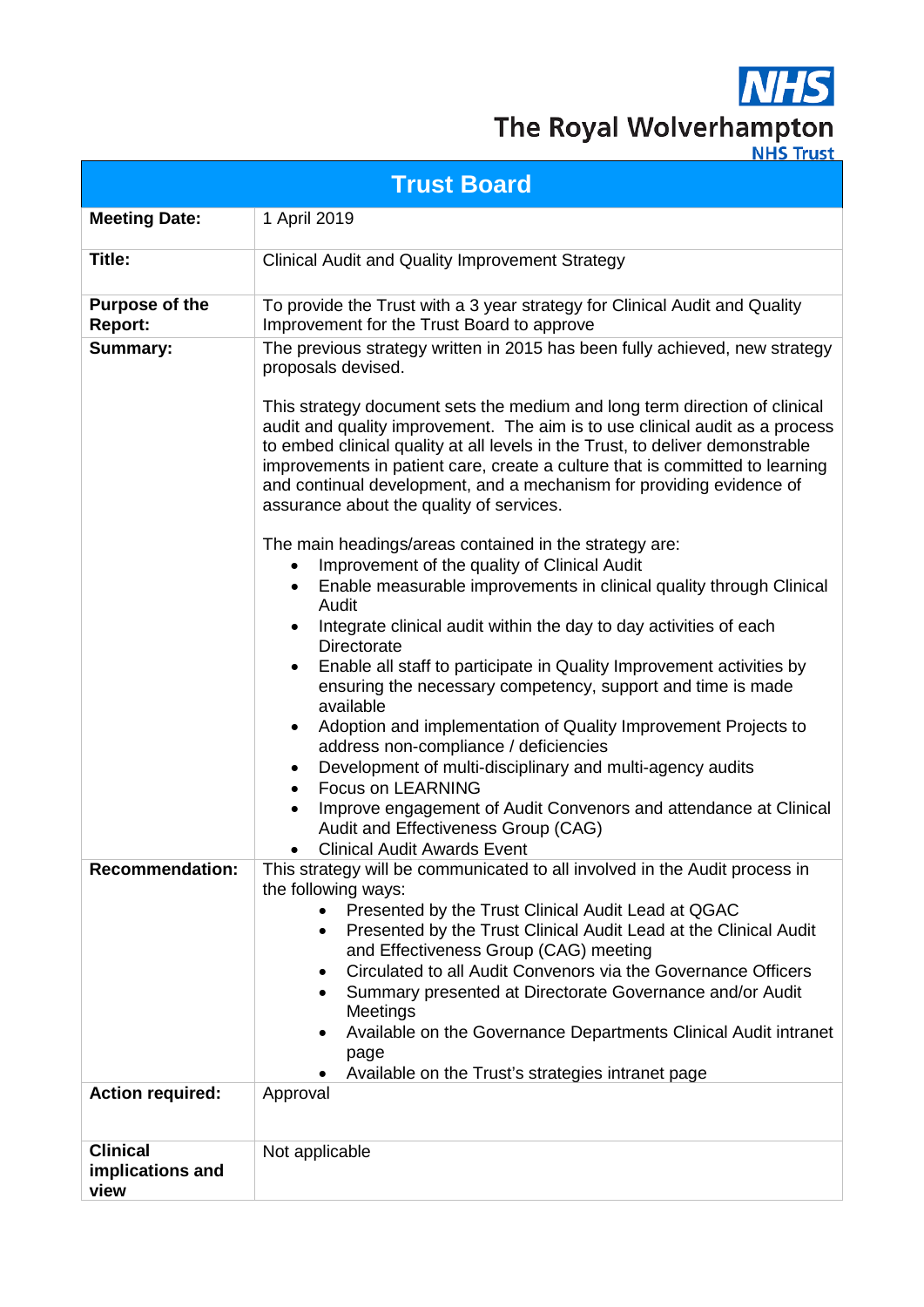| <b>Trust Board Report</b>                      |                                                                                                                                                                                                                                                                                                                                                                                                                                                                                                                                                                                                                                                                                              |
|------------------------------------------------|----------------------------------------------------------------------------------------------------------------------------------------------------------------------------------------------------------------------------------------------------------------------------------------------------------------------------------------------------------------------------------------------------------------------------------------------------------------------------------------------------------------------------------------------------------------------------------------------------------------------------------------------------------------------------------------------|
| Patient, carer,<br>public impact and<br>views  | Not applicable                                                                                                                                                                                                                                                                                                                                                                                                                                                                                                                                                                                                                                                                               |
| <b>Resource</b><br>implications                | None                                                                                                                                                                                                                                                                                                                                                                                                                                                                                                                                                                                                                                                                                         |
| <b>Author + Contact</b><br><b>Details:</b>     | Dr Shashidhar Cherukuri Tel 01902 695452 Email s.cherukuri@nhs.net<br>Rebecca Jones Tel 01902 698905 Email bec.jones@nhs.net                                                                                                                                                                                                                                                                                                                                                                                                                                                                                                                                                                 |
| <b>CQC Domains</b>                             | Safe: patients, staff and the public are protected from abuse and avoidable<br>harm.<br>Effective: care, treatment and support achieves good outcomes, helping<br>people maintain quality of life and is based on the best available evidence.<br>Caring: staff involve and treat everyone with compassion, kindness, dignity<br>and respect.<br><b>Responsive:</b> services are organised so that they meet people's needs.<br>Well-led: the leadership, management and governance of the organisation<br>make sure it's providing high-quality care that's based around individual<br>needs, that it encourages learning and innovation, and that it promotes an<br>open and fair culture. |
| <b>Trust Strategic</b><br><b>Objectives</b>    | Proactively seek opportunities to develop our services<br>To have an effective and well integrated local health and care system that<br>operates efficiently<br>Attract, retain and develop our staff, and improve employee engagement                                                                                                                                                                                                                                                                                                                                                                                                                                                       |
| <b>Links to</b><br><b>Assurances</b>           | Not applicable                                                                                                                                                                                                                                                                                                                                                                                                                                                                                                                                                                                                                                                                               |
| <b>Resource</b><br>Implications:               | <b>Revenue: None</b><br><b>Capital: None</b><br><b>Workforce: None</b><br><b>Funding Source: None</b>                                                                                                                                                                                                                                                                                                                                                                                                                                                                                                                                                                                        |
| <b>Equality and</b><br><b>Diversity Impact</b> | An assessment has been undertaken, no adverse effects have been<br>identified for staff, patients or the public as a result of implementation<br>of this strategy.                                                                                                                                                                                                                                                                                                                                                                                                                                                                                                                           |
| <b>Risks:</b>                                  | None to report                                                                                                                                                                                                                                                                                                                                                                                                                                                                                                                                                                                                                                                                               |
| <b>Risk register</b><br>reference:             | None                                                                                                                                                                                                                                                                                                                                                                                                                                                                                                                                                                                                                                                                                         |
| <b>Other formal</b><br>bodies involved:        | None                                                                                                                                                                                                                                                                                                                                                                                                                                                                                                                                                                                                                                                                                         |
| <b>References</b>                              | None                                                                                                                                                                                                                                                                                                                                                                                                                                                                                                                                                                                                                                                                                         |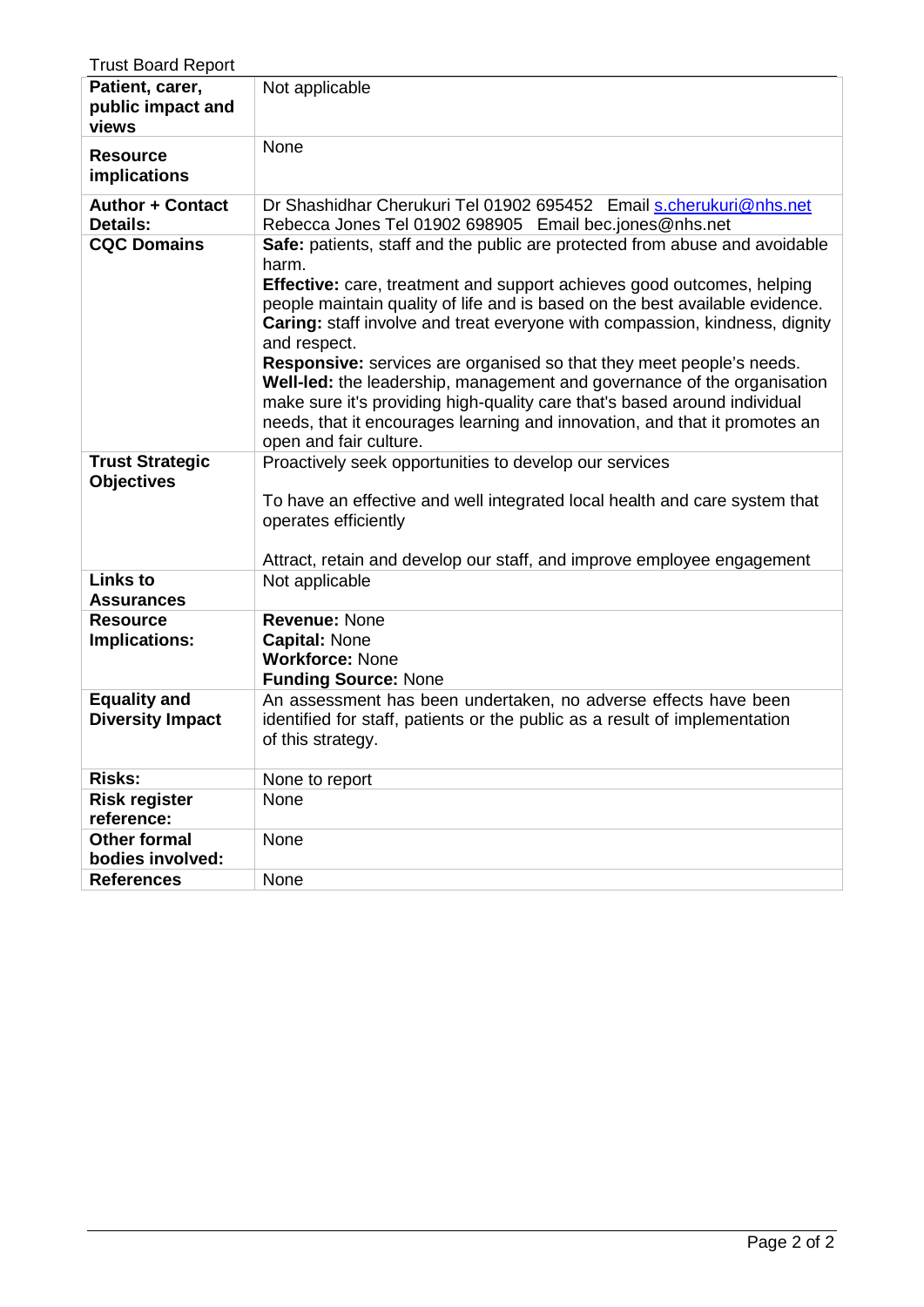| <b>Version:</b><br><b>Strategy Name:</b>                                                |                                |          | <b>Status:</b>       |                                               | <b>Author: Trust</b>                             |  |  |  |  |  |
|-----------------------------------------------------------------------------------------|--------------------------------|----------|----------------------|-----------------------------------------------|--------------------------------------------------|--|--|--|--|--|
| <b>ST03</b>                                                                             | V <sub>2</sub>                 |          | Final                |                                               | Audit Lead and                                   |  |  |  |  |  |
| <b>Clinical Audit and Quality</b>                                                       | <b>March 2019</b>              |          |                      |                                               | the Governance                                   |  |  |  |  |  |
| <b>Improvement Strategy</b>                                                             |                                |          |                      |                                               | <b>Support Team</b>                              |  |  |  |  |  |
| 2019 - 2022                                                                             |                                |          |                      |                                               | Leader                                           |  |  |  |  |  |
|                                                                                         |                                |          |                      |                                               |                                                  |  |  |  |  |  |
|                                                                                         |                                |          |                      |                                               | <b>Director</b>                                  |  |  |  |  |  |
|                                                                                         |                                |          |                      |                                               | <b>Sponsor: Trust</b><br><b>Medical Director</b> |  |  |  |  |  |
| Version / Amendment                                                                     | Version                        | Date     | Author               | Reason                                        |                                                  |  |  |  |  |  |
| <b>History</b>                                                                          | V <sub>1</sub>                 | February | <b>Trust Audit</b>   |                                               |                                                  |  |  |  |  |  |
|                                                                                         |                                | 2015     | Lead                 | Strategy for approval<br>and implementation - |                                                  |  |  |  |  |  |
|                                                                                         |                                |          |                      | Completed                                     |                                                  |  |  |  |  |  |
|                                                                                         | V <sub>2</sub>                 | March    | <b>Trust Audit</b>   |                                               | New 3 year strategy for                          |  |  |  |  |  |
|                                                                                         |                                | 2019     | Lead                 |                                               | approval and                                     |  |  |  |  |  |
|                                                                                         |                                |          |                      |                                               | implementation                                   |  |  |  |  |  |
|                                                                                         |                                |          |                      |                                               |                                                  |  |  |  |  |  |
|                                                                                         |                                |          |                      |                                               |                                                  |  |  |  |  |  |
|                                                                                         |                                |          |                      |                                               |                                                  |  |  |  |  |  |
| <b>Intended Recipients: All staff groups</b>                                            |                                |          |                      |                                               |                                                  |  |  |  |  |  |
| Consultation Group / Role titles and Date: Clinical Audit Convenors, Clinical Audit     |                                |          |                      |                                               |                                                  |  |  |  |  |  |
| Group (CAG) and the Governance Officers.                                                |                                |          |                      |                                               |                                                  |  |  |  |  |  |
| Name and date of Trust level committee                                                  |                                |          | QGAC                 |                                               |                                                  |  |  |  |  |  |
| where reviewed                                                                          |                                |          | QGAC                 |                                               |                                                  |  |  |  |  |  |
| Name and date of final approval committee<br>Date of issue                              |                                |          | <b>March 2019</b>    |                                               |                                                  |  |  |  |  |  |
| <b>Review Date and Frequency (standard</b>                                              |                                |          | 2022 (every 3 years) |                                               |                                                  |  |  |  |  |  |
| review frequency is 3 yearly unless                                                     |                                |          |                      |                                               |                                                  |  |  |  |  |  |
| otherwise indicated)                                                                    |                                |          |                      |                                               |                                                  |  |  |  |  |  |
| Training and Dissemination: This strategy will be communicated to all involved in the   |                                |          |                      |                                               |                                                  |  |  |  |  |  |
| Audit process in the following ways:                                                    |                                |          |                      |                                               |                                                  |  |  |  |  |  |
| Presented by the Trust Clinical Audit Lead at QGAC                                      |                                |          |                      |                                               |                                                  |  |  |  |  |  |
| Presented by the Trust Clinical Audit Lead at the Clinical Audit and<br>٠               |                                |          |                      |                                               |                                                  |  |  |  |  |  |
| Effectiveness Group (CAG) meeting                                                       |                                |          |                      |                                               |                                                  |  |  |  |  |  |
| Circulated to all Audit Convenors via the Governance Officers<br>$\bullet$              |                                |          |                      |                                               |                                                  |  |  |  |  |  |
| Summary presented at Directorate Governance and/or Audit Meetings<br>$\bullet$          |                                |          |                      |                                               |                                                  |  |  |  |  |  |
| Available on the Governance Departments Clinical Audit intranet page<br>٠               |                                |          |                      |                                               |                                                  |  |  |  |  |  |
| Available on the Trust strategies intranet page<br>$\bullet$                            |                                |          |                      |                                               |                                                  |  |  |  |  |  |
| To be read in conjunction with: Clinical Audit and Quality Improvement Standards        |                                |          |                      |                                               |                                                  |  |  |  |  |  |
| Operating Procedure (SOP).                                                              |                                |          |                      |                                               |                                                  |  |  |  |  |  |
| <b>Equality Impact (initial) Assessment (all policies):</b>                             |                                |          |                      |                                               | <b>Completed Yes / No</b>                        |  |  |  |  |  |
| Full Equality Impact assessment (as required):                                          |                                |          |                      |                                               | Completed Yes / No / NA                          |  |  |  |  |  |
| If you require this document in an alternative format e.g., larger print please contact |                                |          |                      |                                               |                                                  |  |  |  |  |  |
| Central Governance Department on Ext 5114.<br><b>Contact for Review</b>                 | Dr Cherukuri, Trust Audit Lead |          |                      |                                               |                                                  |  |  |  |  |  |
|                                                                                         |                                |          |                      |                                               |                                                  |  |  |  |  |  |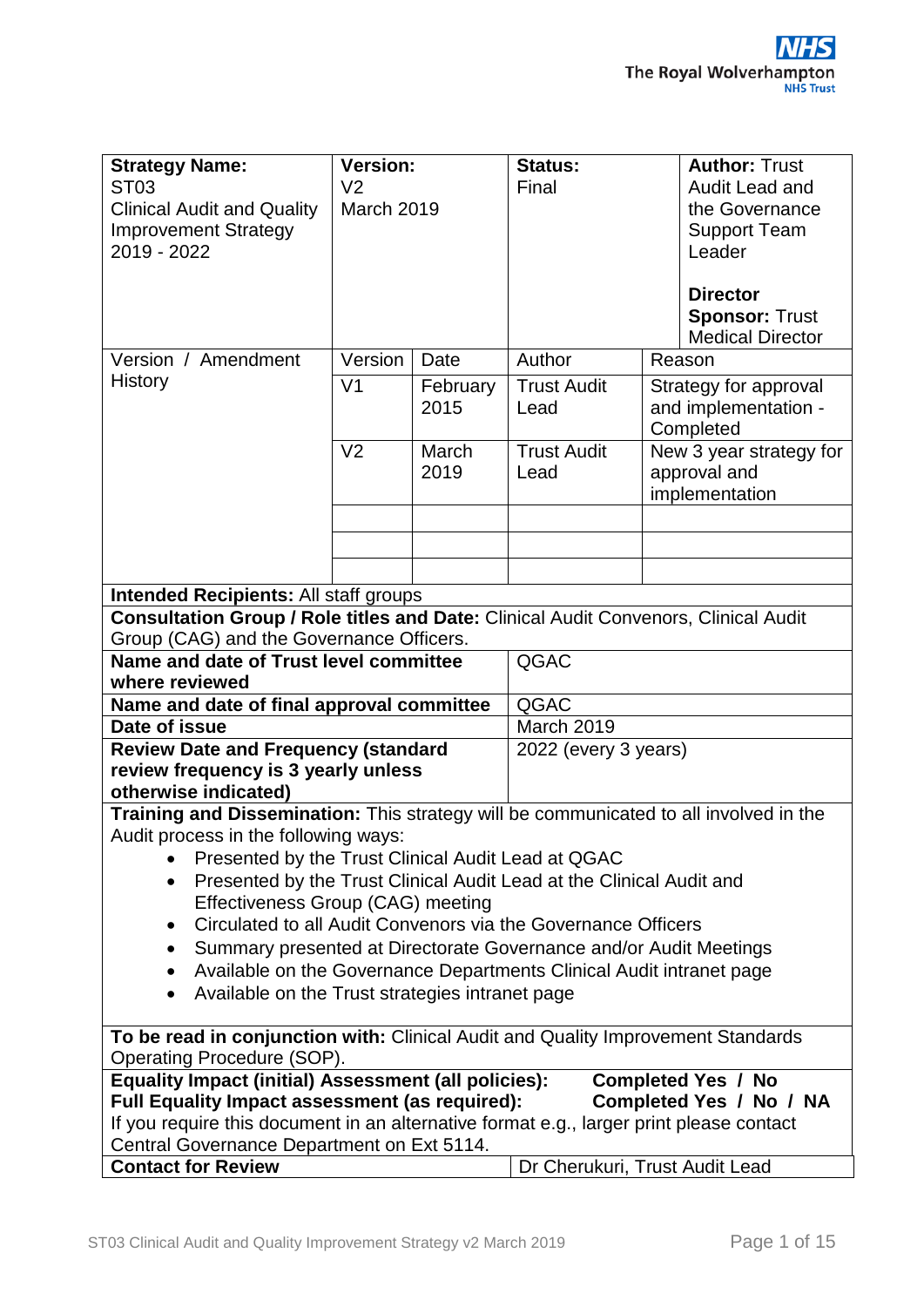|                                              | Bec Jones, Governance Team Leader           |  |  |  |  |  |  |
|----------------------------------------------|---------------------------------------------|--|--|--|--|--|--|
| Implementation plan / arrangements (Title    | The actions set out on the Action Plan      |  |  |  |  |  |  |
| of Implementation Lead)                      | will be taken forward by identified leads   |  |  |  |  |  |  |
|                                              | and overseen by the Implementation          |  |  |  |  |  |  |
|                                              | Lead, Dr Cherukuri, Trust Audit Lead        |  |  |  |  |  |  |
| <b>Monitoring arrangements and Committee</b> | Clinical Audit Group (CAG) provides         |  |  |  |  |  |  |
|                                              | assurance to the Trust Board through        |  |  |  |  |  |  |
|                                              | Compliance Oversight Group (COG)            |  |  |  |  |  |  |
|                                              | and is responsible for monitoring the       |  |  |  |  |  |  |
|                                              | clinical audit activity within the Trust by |  |  |  |  |  |  |
|                                              | ensuring appropriate arrangements are       |  |  |  |  |  |  |
|                                              | in place to do so.                          |  |  |  |  |  |  |
|                                              |                                             |  |  |  |  |  |  |

**Document summary / key issues covered:**

This strategy document sets the medium and long term direction of clinical audit and quality improvement. The aim is to use clinical audit as a process to embed clinical quality at all levels in the Trust, to deliver demonstrable improvements in patient care, create a culture that is committed to learning and continual development, and a mechanism for providing evidence of assurance about the quality of services.

#### **VALIDITY STATEMENT**

**This document is due for review on the latest date shown above. After this date, policy and process documents may become invalid. The electronic copy of this document is the only version that is maintained. Printed copies must not be relied upon to contain the latest updates and amendments.**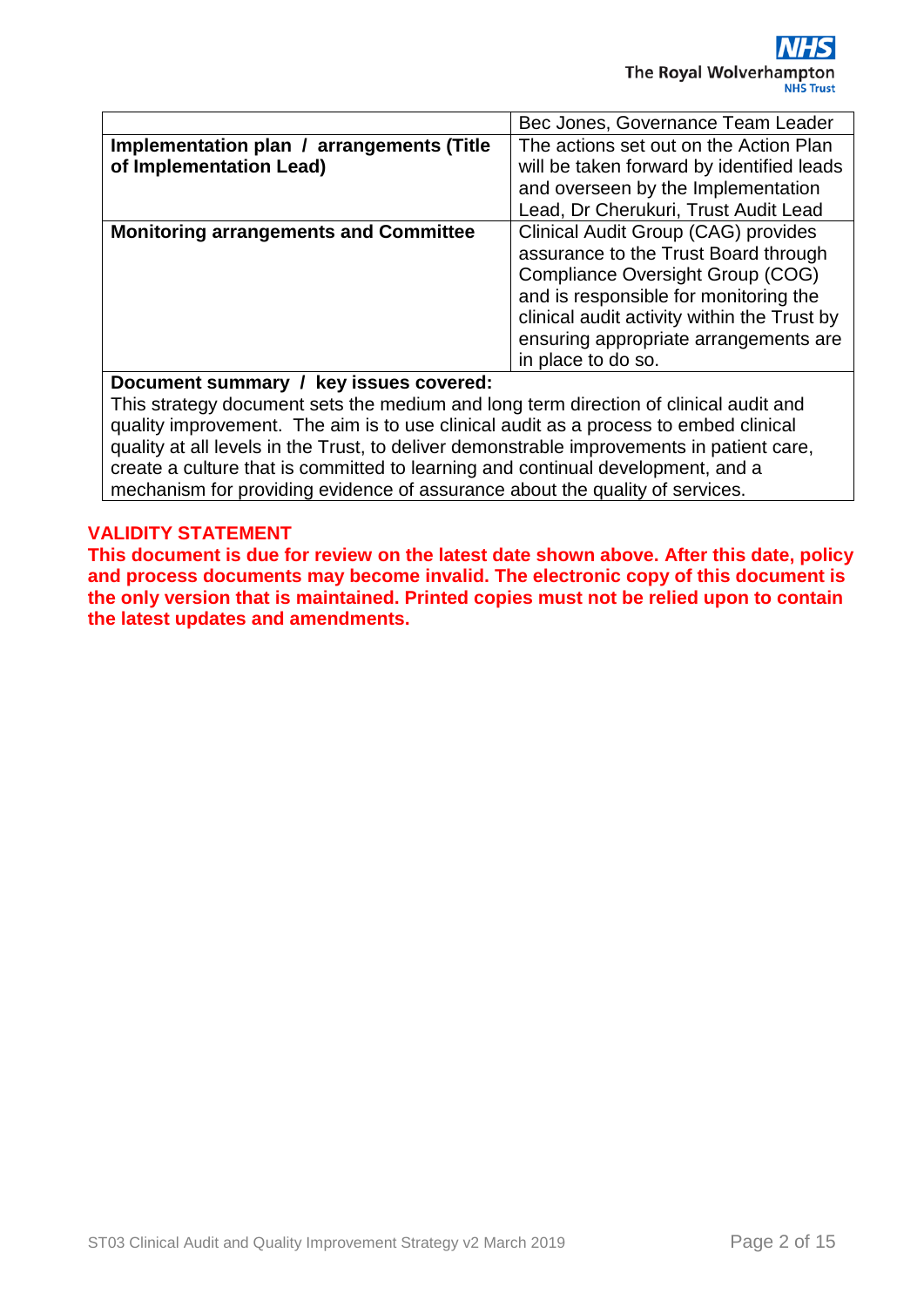#### **Content**

| 1.0 |  |
|-----|--|
| 2.0 |  |
| 3.0 |  |
| 4.0 |  |
| 5.0 |  |
| 6.0 |  |
| 7.0 |  |
| 8.0 |  |
| 9.0 |  |
|     |  |
|     |  |
|     |  |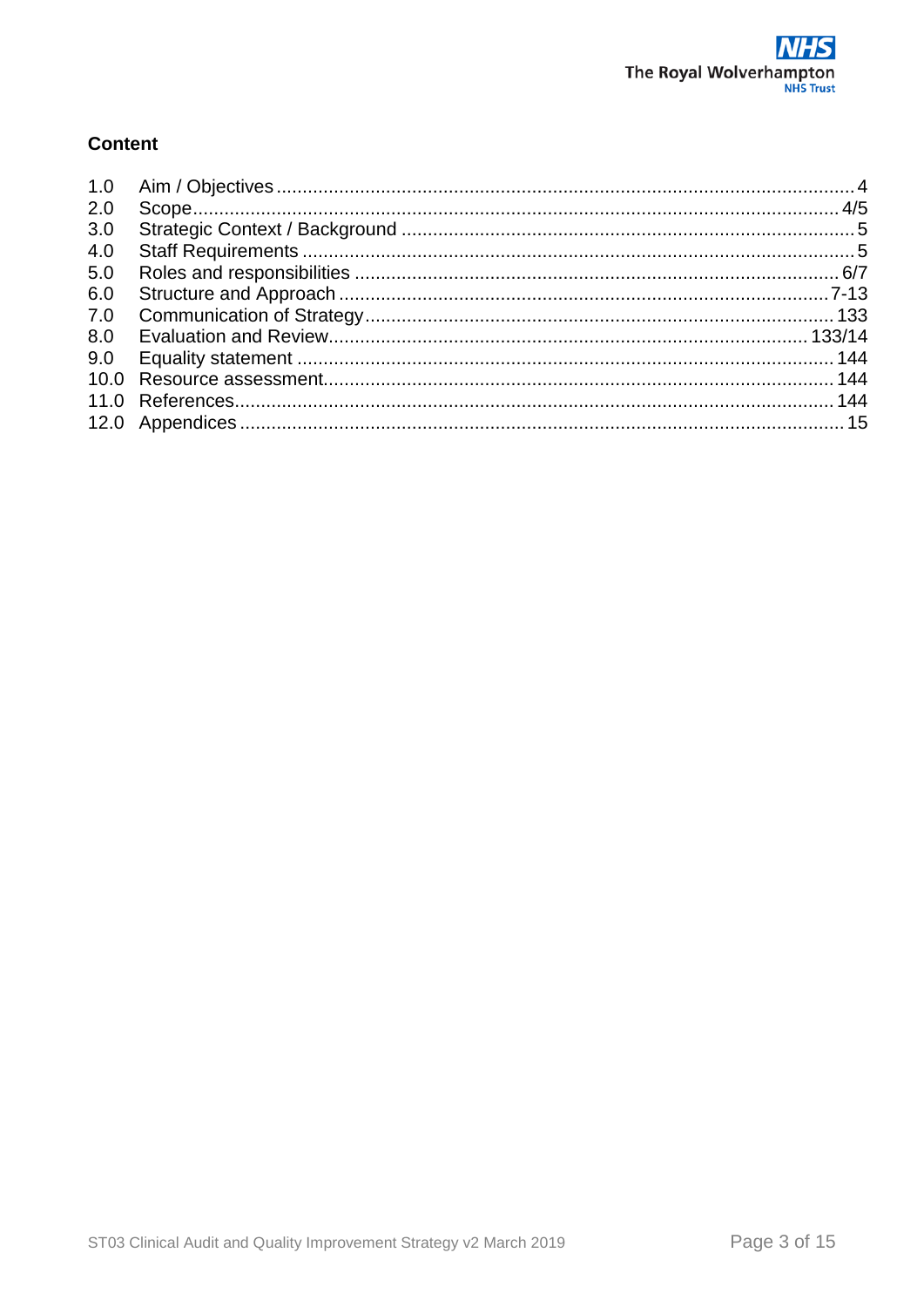### **Clinical Audit and Quality Improvement Strategy**

#### <span id="page-6-0"></span>**1.0 Aim / Objectives**

Quality improvement needs to be at the heart of clinical practice and is something that all health practitioners must engage in. Clinical audit drives continuous improvement through assessment of patient care and the delivery of a better experience for patients and their carers.

This strategy document sets the medium and long term direction of clinical audit and quality improvement. The aim is to use clinical audit as a process to embed clinical quality at all levels in the Trust, to deliver demonstrable improvements in patient care, create a culture that is committed to learning and continual development, and a mechanism for providing evidence of assurance about the quality of services. Our strategic objectives:

- Improve the quality of clinical audit and quality improvement activities
- Enable measurable improvements in clinical quality through clinical audit
- Integrate clinical audit and quality improvement within the day to day activities of each Directorate
- Enable all staff to participate in quality improvement activities by ensuring the necessary competency and support is made available by the Directorates
- Establish and implement Quality Improvements Projects (QIPs) across the Trust
- Develop multi-disciplinary and multi-agency audits
- Focus on learning
- Improve engagement of Audit Convenors and attendance at Clinical Audit and Effectiveness Group (CAG)
- Continue the success of the Clinical Audit Awards

#### <span id="page-6-1"></span>**2.0 Scope**

The strategy applies to anyone engaged in the clinical audit process with the help and support of the Trust. All health professionals need to own the process that drives the continual improvement of their practice. The Trust will support this by:

- Enabling development of the necessary competence, and facilitating training
- Allowing the time for clinical audit activity
- Providing technical support and expertise
- Promoting a supportive culture in which change can take place

This strategy contributes to the delivery of the Trust strategic goals, objectives and performance targets, to achieve the Trust vision:

"An NHS organisation that is striving continuously to improve patient experience and outcomes"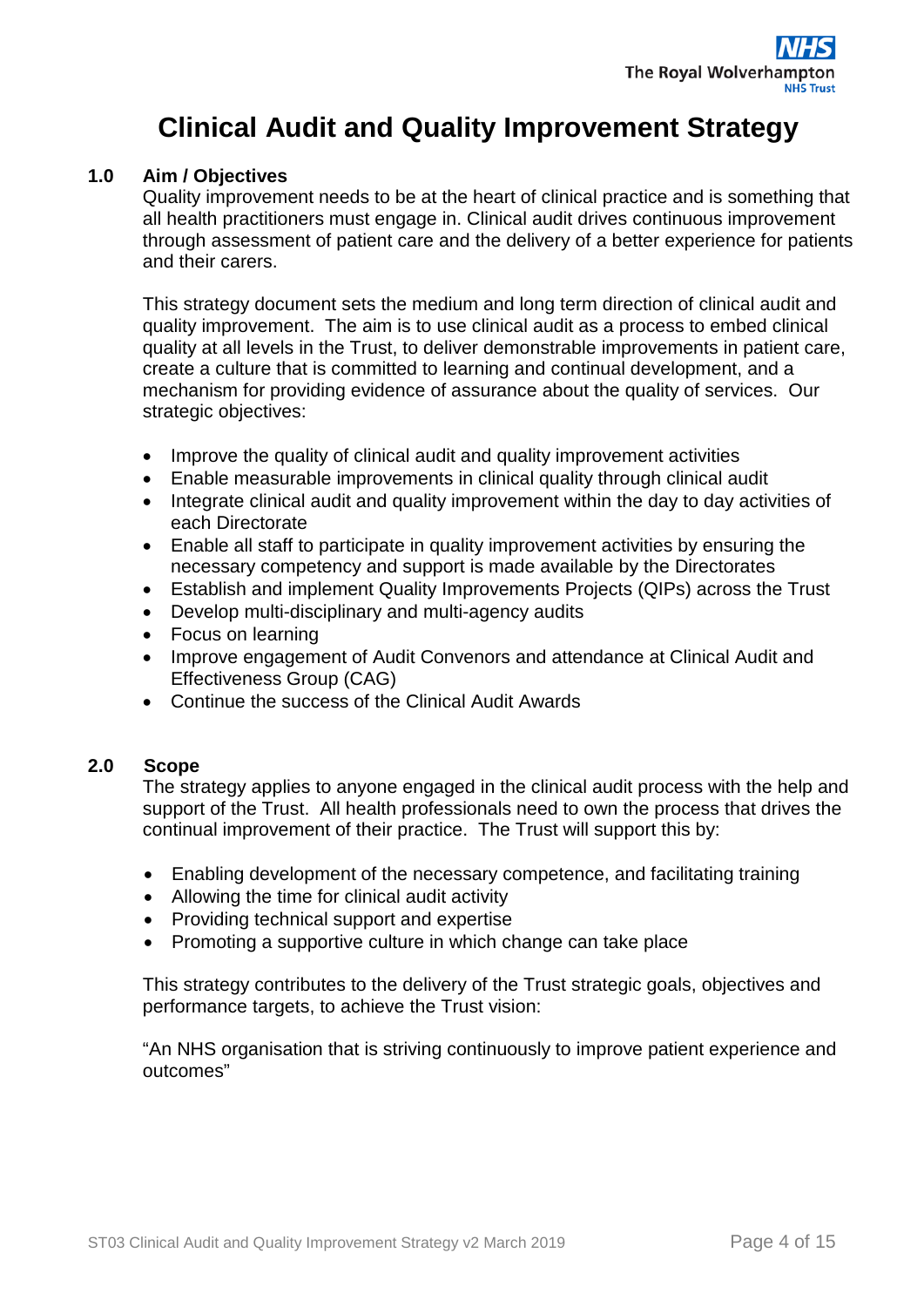The key documents detailed below have strong links with this strategy and therefore must be considered when reading this strategy:

- Standard operating procedure for Clinical Audit and Quality Improvement
- Standard operating procedure for Review and implementation of NICE guidance, National Guidance and National Confidential Enquiries Procedure
- Standard operating procedure for Management of External Visits
- OP10 Risk Management and Patient Safety Reporting Policy

#### <span id="page-7-0"></span>**3.0 Strategic Context / Background**

The ever increasing demands of regulatory bodies and external agencies requires clinical audit to be embedded within the culture of the Trust and evidence be available to provide assurance on patient safety and risk. The Trust must demonstrate robust Clinical Audit processes and compliance with National Quality Standards such as those required from:

- The Care Quality Commission (CQC)
- The National Institute for Health and Care Excellence (NICE) Guidance
- The National Clinical Audit and Patient Outcome Programme (NCAPOP)
- Audits identified for inclusion in the NHSE Quality Accounts document
- National guidance and recommendations from National Confidential Enquiries
- National / Royal College Audits
- National Service Framework (NSF)

Clinical Audit is traditionally used as a tool to provide assurance against the Trust quality improvement indicators. Documents that can be used to measure the effectiveness of this include the Annual Quality Report, Board Assurance Framework, risk registers, serious incidents, incident trends, complaints and claims. This strategy aims to create opportunity for more locally driven audit and Quality Improvement Projects, and to affect more realistic and manageable annual audit plans.

#### <span id="page-7-1"></span>**4.0 Staff Requirements**

A commitment and enthusiasm from all staff involved in Clinical Audit is required in order to drive change. The strategy will see a change in focus from conducting traditional Clinical Audits to conducting Quality Improvement Projects. This change in focus provides the Trust with the opportunity to further drive enthusiasm for change and to promote the need to conduct effective quality audits.

The strategy will identify training needed to enable staff to undertake QIPs. There will be reflection on how the successes of the last strategy can be built on and also where the focus needs to be moving forwards.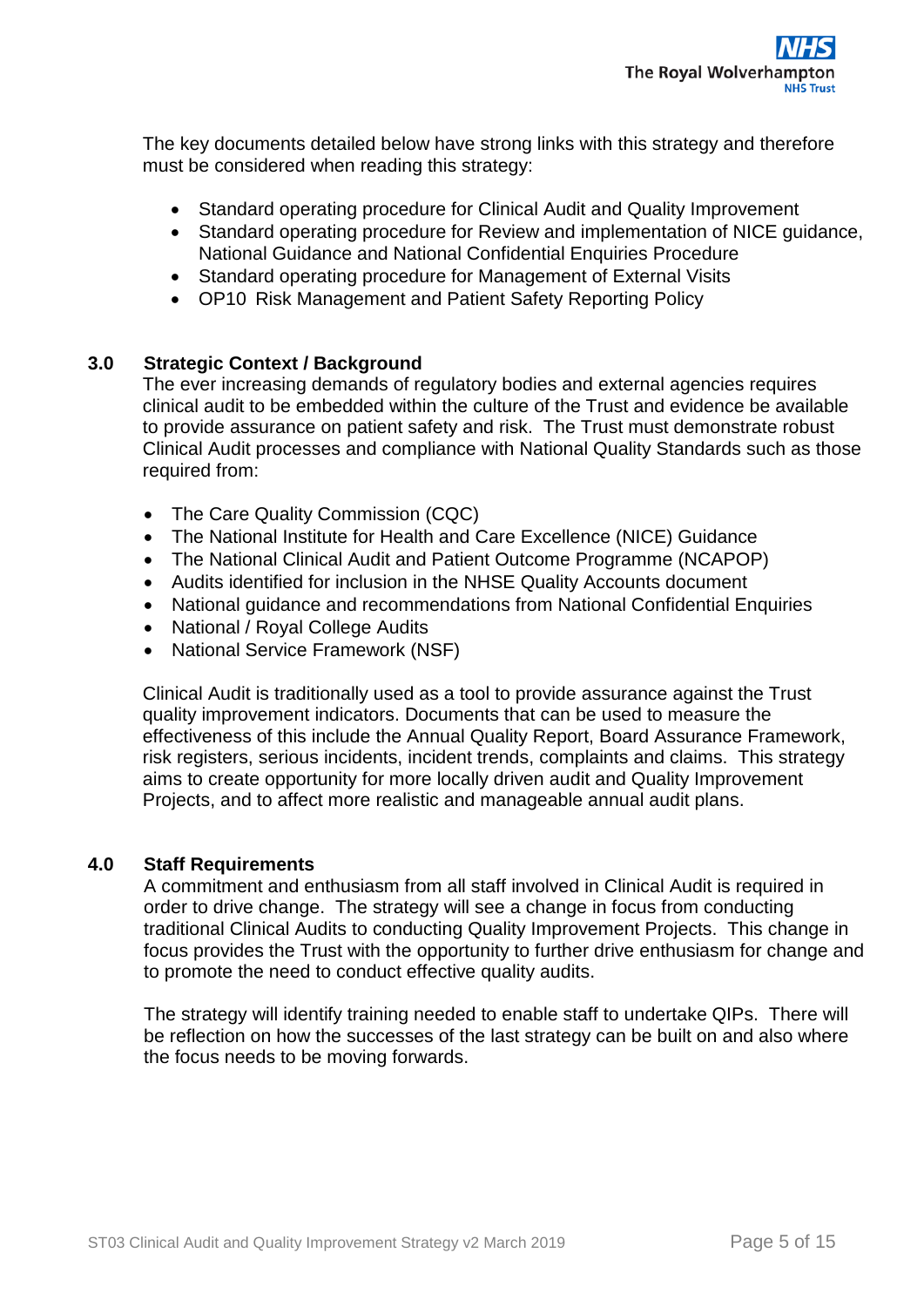#### <span id="page-8-0"></span>**5.0 Roles and responsibilities**

#### **5.1 Clinical Audit and Effectiveness Group (CAG)**

CAG provides assurance to Trust Board through the Compliance Oversight Group (COG) and is responsible for monitoring the clinical audit activity within the Trust by ensuring appropriate arrangements are in place to do so. The CAG membership consists of the following staff:

- Trust Clinical Audit Lead (Chair)
- Healthcare Governance Managers Divisions 1, 2 and 3 (Deputy Chair)
- Governance Team Leader
- Nominated Medical Representative including Clinical Audit Convenors
- Nominated Nursing/Allied Healthcare Professional
- Nominated Directorate Representatives

#### **5.2 Trust Clinical Audit Lead**

The Clinical Audit Lead is the chair of the CAG and is responsible for the delivery of the clinical audit programme in the Trust. The Clinical Audit Lead is responsible for creating the strategy for embedding clinical audit within the organisation and is actively involved in dissemination of clinical audit information. The Clinical Audit Lead is responsible for the clinical audit budget. The Clinical Audit Lead provides a regular report to the COG regarding clinical audit activity within the Trust.

#### **5.3 Divisional Management Team**

All three Divisional Management Teams will oversee progress against the agreed audit plan for each Directorate within the Division. They will have overall responsibility for approving audits to be abandoned and ensuring a risk based approach to decision making.

#### **5.4 Governance Department**

The Healthcare Governance Managers, Team Leaders and Governance Officers will facilitate and support the implementation of this strategy across the Trust. They will promote effective clinical audit at all levels and report any areas of non-compliance with Clinical Audit and Quality Improvement to Division and Trust Board through the identified routes (CAG – COG – TMT)

#### **5.5 Clinical Audit Convenor**

Each Directorate has an identified Clinical Audit Convenor who has responsibility for coordinating clinical audit activity within their Directorate. The Audit Convenor will agree the appropriate dissemination of audit findings and sharing of lessons learnt. They will ensure there is a system in place for the implementation of audit recommendations with re-audit undertaken to "close the audit loop" and highlight demonstrable improvements to patient care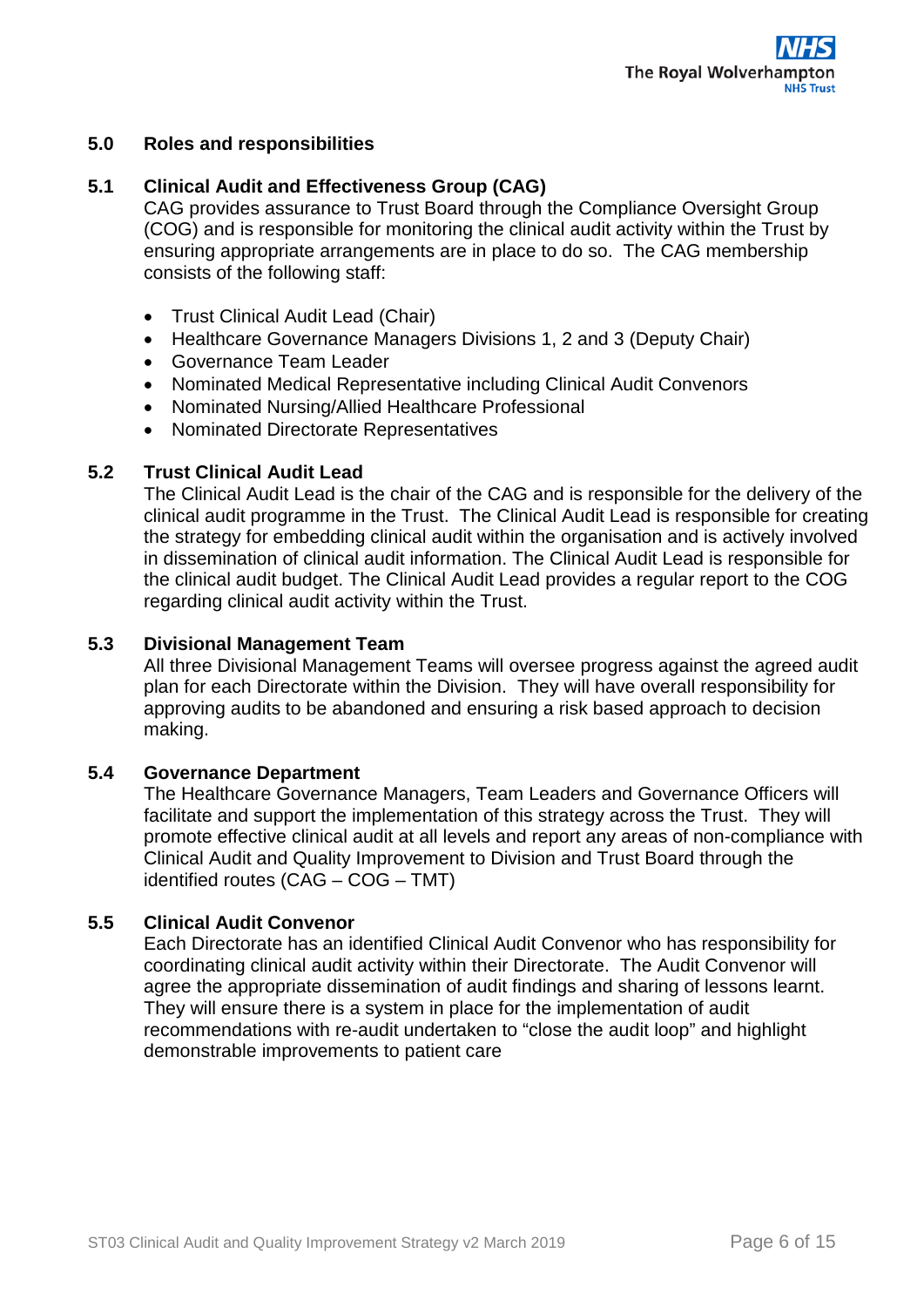#### **5.6 Audit Lead**

The named clinical lead for each audit must be a Senior Registered Practitioner (Consultant / minimum Band 6 nurse). Members of staff wishing to undertake specific audits must approach their supervising Clinician to act as lead. It is the responsibility of the Audit Lead to ensure that their nominated audits are managed through the Clinical Audit Database and completed in line with the Directorates Annual Audit Plan. Audit Leads are to present audit findings at an appropriate Directorate forum and ensure all actions are monitored through to completion.

#### <span id="page-9-0"></span>**6.0 Structure and Approach**

Further to the successful implementation of the 2015-2018 audit strategy, there have been improvements across the Trust in relation to the quality of audit projects undertaken, the level of compliance against standards audited, re-audit projects and the completion of audit actions. The completion rate of audits by the Directorates has remained high. This level of performance needs to be sustained but more importantly, further developed and improved.

#### **6.1 Improve the quality of Clinical Audit**

The Trust has seen progress in the quality of Clinical Audits that have been undertaken but this needs building on to ensure continued improvement. Clinical Audits must be identified that directly assess, and where necessary, improve patient safety and experience, and help to achieve compliance with the Trust objectives.

The following measures will enable continued improvement in the quality of Clinical Audits:

- Audit Leads identify clear objectives and outcomes, and then assess compliance, risk and assurance following completion of the audit.
- Directorates to identify audits that drive demonstrable changes in practice and clear improvements in patient care.
- Directorates must prioritise their audit plans to ensure the most important audits are delivered in a timely fashion to enable the Directorate to achieve its strategic goals.
- Audit selection must involve patients/carers, where possible, either indirectly through the use of patient surveys/questionnaires or directly through participation of identified individuals on project steering groups or patient forums. The use of information such as patient feedback or complaints must also be considered in the audit selection process.
- Ensure all completed audits, where necessary, have identified robust and SMART actions, that are monitored to completion.
- Audits must be aligned to Trust values and objectives and also mapped to the CQC Domains (Safe, Effective, Caring, Well-Led and Responsive) to provide assurance.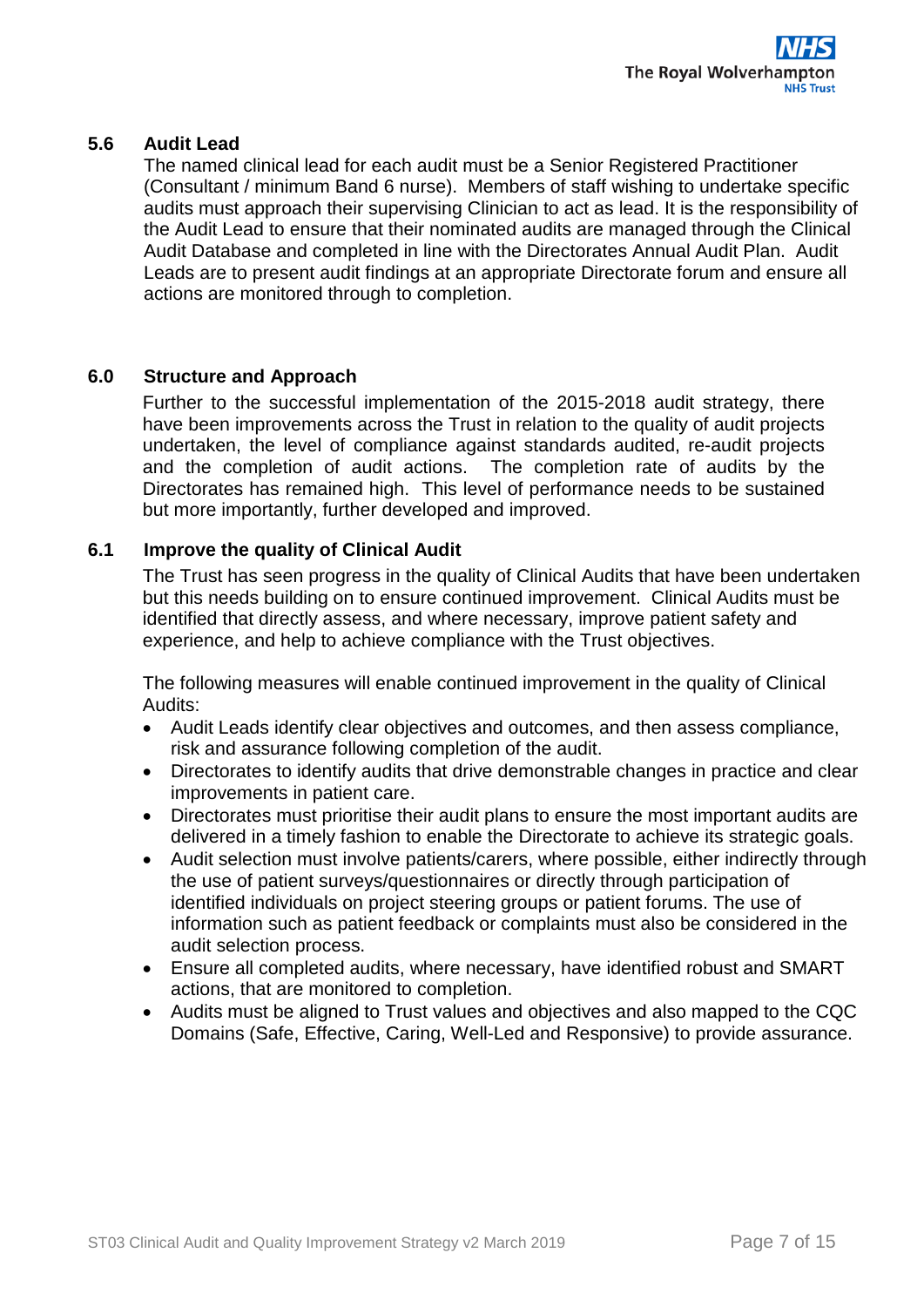- **6.2 Enable measurable improvements in clinical quality through Clinical Audit** There has been a marked improvement in recent years in the completion of Clinical Audits against the identified Directorate Annual Audit Plan. The challenge for the Trust is to acknowledge and maintain this quantitative approach whilst moving towards assessing the qualitative outcome of these audits and implement actions to improve patient care as required.
	- The audit plans will need to show improvement through measurable outcomes of quality of care.
	- Audit Leads must ensure that every audit, where necessary, has a robust 'SMART' action plan.
	- Audit Convenors and Audit Leads must ensure that any actions generated by audits are presented at an appropriate Directorate forum (normally Audit or Governance Meeting) to be monitored through to completion.
	- Where audits demonstrate a level of Moderate/Significant non-compliance the Directorate must implement actions to address these and re-audit.
	- The Clinical Audit Database (CAD) needs to be reviewed to identify improvements to simplify the processes of registering and managing audits and QIP's by Audit Convenors, Leads and the Governance Officers.
	- Undertake a review of the support offered by the Governance Team to identify how best to support Audit Leads/Convenors.
- **6.3 Integrate clinical audit within the day to day activities of each Directorate** Every Directorate has an identified Governance Officer and Audit Convenor. These staff work together to facilitate the delivery of the agreed audit plan. Audit is also a standing agenda item for Directorate Governance Meetings. The challenge is to encourage all staff to participate in the audit process, and to view audit as a tool to assist in the delivery of the Directorate business. In order to facilitate this:
	- All staff involved in audit must be committed to engaging with clinical audit meetings (or appropriate forum) and management must be equally committed to providing time for attendance
	- Where applicable, audits must identify and detail potential cost savings

Directorates and Divisions will continue to monitor progress against the audit plans on a monthly basis, which enables any areas of concern to be addressed in a timely manner. Increased scrutiny of quarterly targets avoids slippage of project completion and prevents them being carried forward in to the following audit year.

#### **6.4 Enable all staff to participate in Quality Improvement activities by ensuring the necessary competency, support and time is made available**

A key factor in improving the standard of quality improvement activities, including clinical audit is to ensure that staff are provided with adequate training, support and time to undertake them. At present ad hoc training is provided to Directorates and individual members of staff, by the Governance Department as requested. Development of a specific training package would support a consistent approach to audit across the Trust.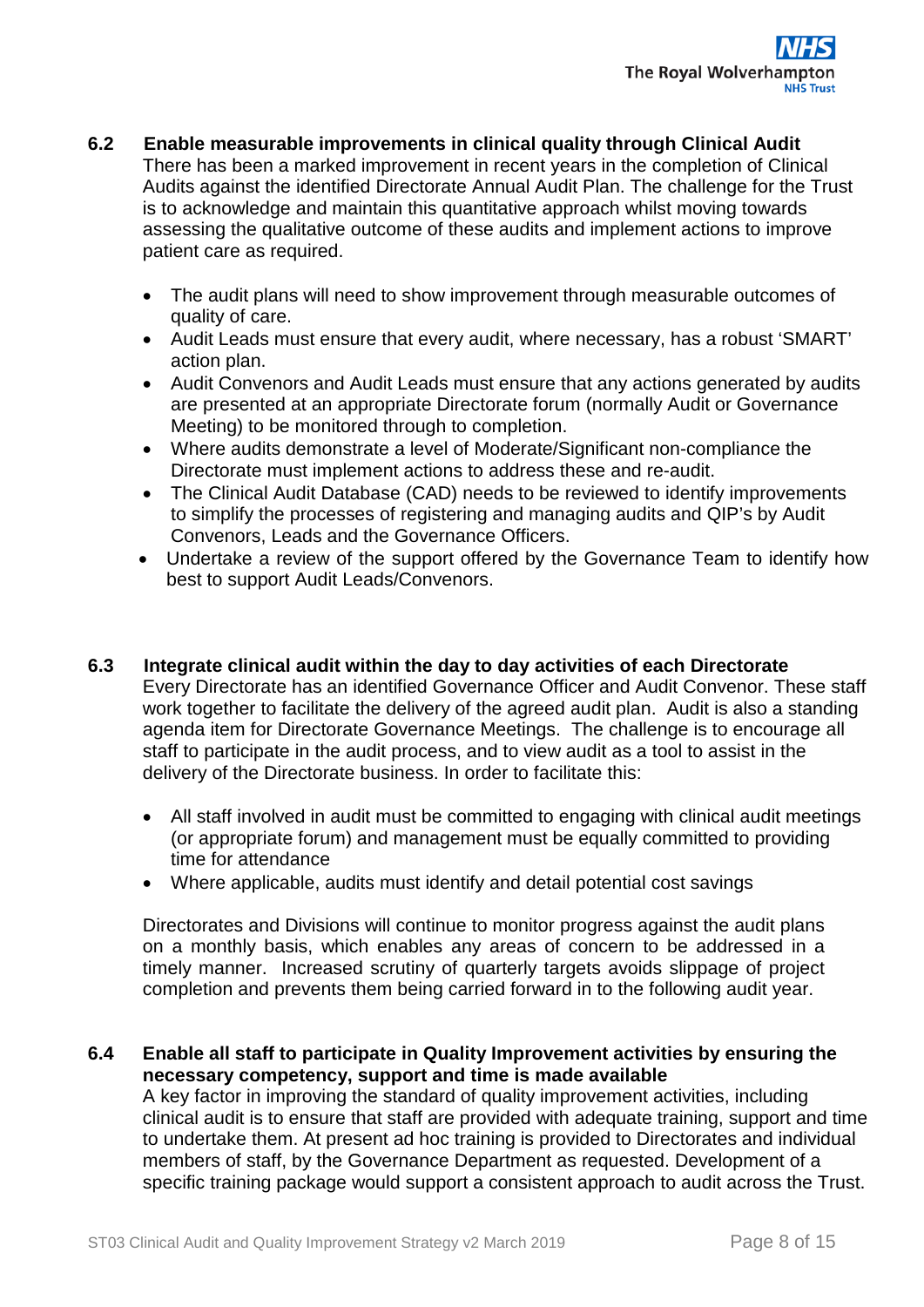

- Governance Department to look at developing a Clinical Audit Training package
- Governance Department will review Clinical Audit and Quality Improvements in line with the operational objectives of this strategy
- Governance Department will review the audit guidance and tools available on the intranet site
- Allocated Supporting Professional Activity time (SPA) to be used to review progress against the Clinical Audit plan
- Clinical Supervisors will support, encourage and supervise their staff in the process of clinical audit including audit registration, data collection, presentation and submission of a clinical audit report

#### **6.5 Adoption and implementation of Quality Improvement Projects to address noncompliance / deficiencies**

Quality Improvement Projects (QIPs) have been introduced as a separate audit type on Clinical Audit Database and included in the new Clinical Audit Quality Improvement SOP. QIPs are rapid cycles of audit, where a deficiency has been identified and improvement must be implemented quickly. QIPs aim to improve the patient experience and can focus on more holistic issues or where there are no formal standards. A QIP must be a continuous process of learning, development and assessment. QIPs are useful when deficiencies have been identified and change needs to be implemented quickly and effectively.

Participation in QIPS is now required for Core Medical Training and Foundation Year Trainees. QIPs can be proposed by any grade of staff but each would need to align with Directorate and Trust objectives. All QIPs must be registered on the Trust Clinical Audit Database.

#### **Training and Support**

- Introductory sessions on Quality Improvement will be given to all Core Medical Trainees and the Foundation Year Doctors. Following this there will be regular workshops, run by the QIP Lead and others.
- The Trust QIP Lead to look into whether training could be delivered by the Royal College of Physicians to familiarise trainees with the terminology and requirements for a good QIP.

#### **Outcomes**

- Trust QIP Lead to develop a QIP and Clinical Audit presentation to be presented on the Clinical Fellows MSc course and any other training sessions to promote the benefit of undertaking QIPs rather than Clinical Audits.
- Governance Department to facilitate Clinical Fellows wanting to undertake QIP projects across the Trust (if nothing available in the directorate they are working in).
- A successful completed QIP to be presented at Clinical Audit and Effectiveness Group on a quarterly basis. This will to demonstrate rapid improvement and promote the benefits of undertaking a QIP to Audit Convenors
- Governance Officers to work with the Directorates to identify which audits could be QIPs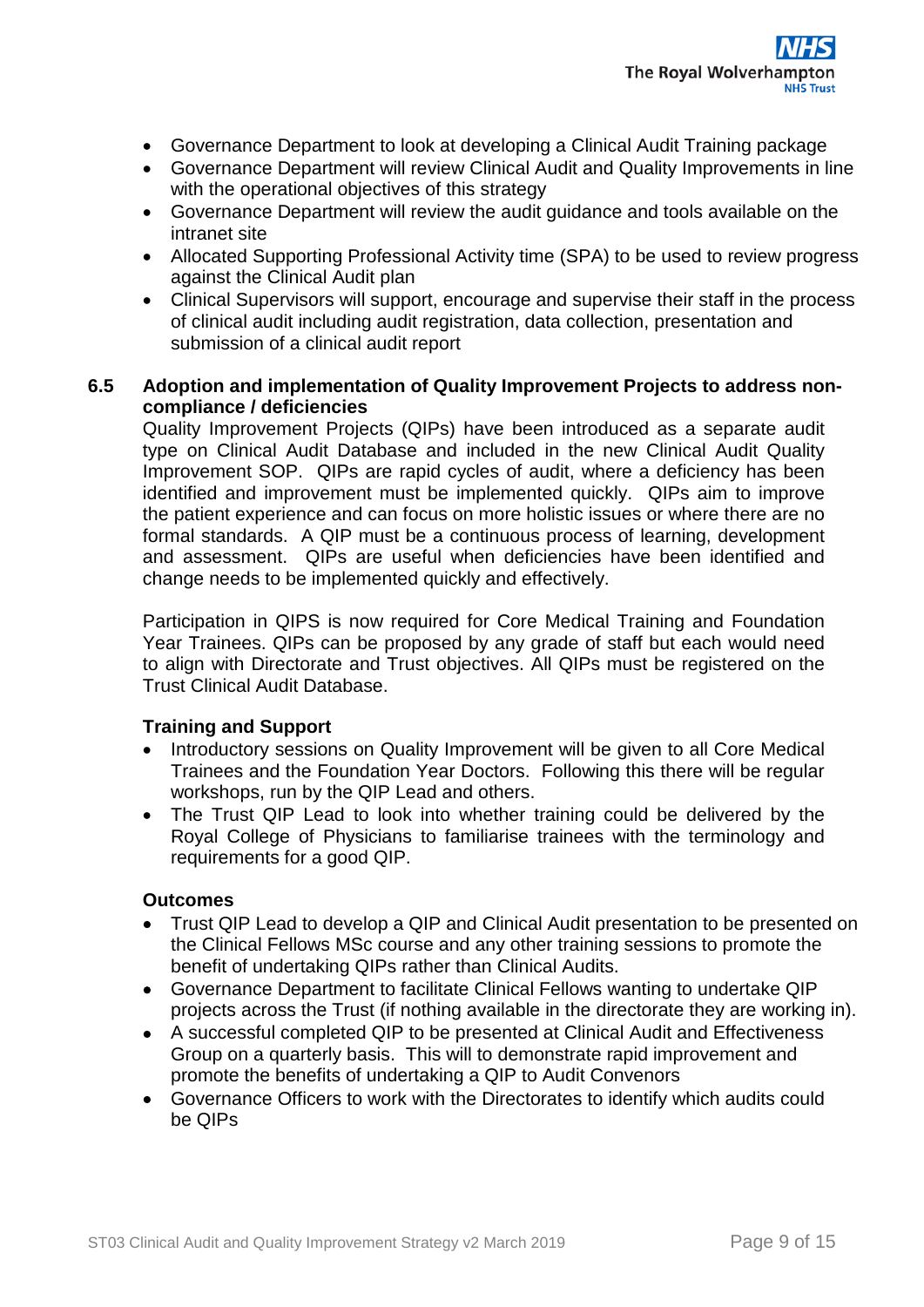#### **6.6 Development of multi-disciplinary and multi-agency audits**

The Clinical Audit and Quality Improvement Standard Operating Procedure SOP already states 'the Audit Lead (also known as the Audit Supervisor) for each audit project must be a Consultant or other Senior Registered Practitioner (any profession)'.

- To develop multi-disciplinary audits, encouragement must be given for increasing the number of nurse / AHP led audits. This encouragement can come via CAG and via communication by the Audit Convenors.
- Encouragement for discussions to be held regarding multi-agency opportunities with Directorates for example primary care, social services, oncology, referral pathways, safeguarding.
- Directorates to think wider than their own Directorate and look at the links they already have to see whether a Clinical Audit or QIP could be undertaken which could be mutually beneficial.

#### **6.7 Focus on LEARNING**

The sharing of best practice from Trust Wide audits and QIP's must be expanded past shared learning and the Integrated Governance Report (IGR).

- A category on the Clinical Audit Awards must be added identifying 'significant improvement from trust wide audits'. This will promote the positive actions Directorates have taken to improve compliance and any impact this has had on the patient.
- Action plans need to be progressive and effective.
- Consideration needs to be given to the effectiveness of Trust Wide audits and whether a different approach is needed to initiate and promote improvement across the Trust.
- Trust Wide Audit Lead to consider whether QIPs could be undertaken to address the non-compliance of key areas rather than continually re-auditing areas of high compliance.
- Trust Wide Audit Lead to consider different approaches to providing the Trust with Assurance.
- A QIP award category to be added to the Clinical Audit Awards Event from 2019. The winner will be asked to create a short video of them presenting their QIP, which will be added to the Governance Intranet site as well as being shared at Directorate Governance and audit meetings, and at the Clinical Audit and Effectiveness Group.
- The winning QIP and/or overall winner of the Clinical Audit Awards to present a case study at Trust Board. The overall winner of the 2017 Clinical Audit Awards Event testimonial states that 'presenting at Trust Board was a fantastic chance to inform the Board of our service, and future development aims. They left the Board of Governors with positive feedback and encouragement'.

The Trust is required to participate in audits identified in the National Audit Programme, as well as undertaking audits against NICE guidance. There is a need to improve the triangulation of NICE guidance compliance with the National Audit programme to see where comparisons and learning can be identified.

• Use National Clinical Audit Benchmarking to develop SMART action plans that pick out areas where we fall below national average, where compliance has reduced or where there is significant or moderate non-compliance. The Healthcare Quality Improvement Partnership (HQIP) was established in April 2008 to promote quality in healthcare, and in particular to increase the impact that clinical audit has on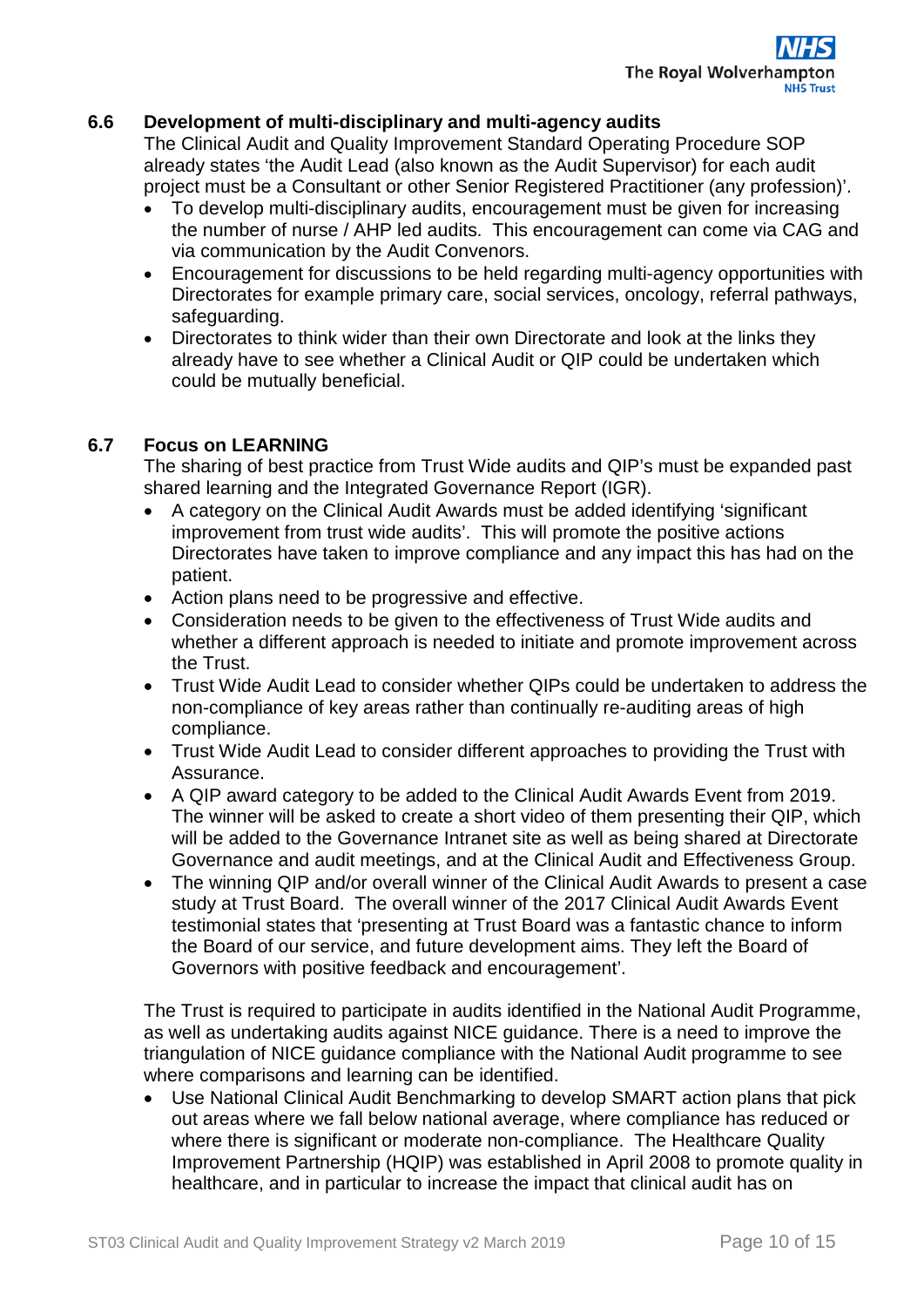healthcare quality improvement. They are an independent organisation led by the Academy of Medical Royal Colleges, The Royal College of Nursing and National Voices. HQIP have a National Clinical Audit Benchmarking (NCAB) online portal providing access to national audit performance data. There is access audit data benchmarked searchable by speciality, Trust, hospital or unit (HQIP NCAB site https://ncab.hqip.org.uk)

• Amend the Review and implementation of NICE Guidance, National Guidance and National Confidential Enquiries Procedure SOP to reflect action required where noncompliance is demonstrated by audit Leads for NCAPOP audits (including results, national average, recommendations and actions) to be invited to present to CAG and COG.

#### **6.8 Improve engagement of Audit Convenors and attendance at Clinical Audit and Effectiveness Group (CAG)**

The role of the Audit Convenor has been in place for a number of years, with varying degrees of engagement. Audit Convenors have a responsibility to co-ordinate clinical audit activity across the Directorate. This role is crucial to the delivery of the audit plan and it is clear that those Directorates with Audit Convenors who engage fully with the process tend to perform well against their agreed plan. The Audit Convenors are key contacts for the Governance Officers within the Directorates.

There is still work to be done around Clinician engagement. During 2017/18 Directorate Audit Convenor attendance at the Clinical Audit Group (CAG) meetings has remained poor.

- There are 6 meetings a year, of which Conveners are expected to attend 70% (4 of 6 meetings)
- 8 (23%) Directorates have met this standard and been represented by their Audit Convenor or an appropriate deputy
- 13 (37%) Directorates have not been represented at any of the CAG meetings during the 2017/18 audit year

The following measures will improve engagement of Audit Convenors and attendance at CAG:

- The Trusts Clinical Audit Lead will work with the Audit Convenors to address the lack of engagement from some areas
- Areas not represented at the Clinical Audit Group (CAG) meeting will be contacted to understand non-attendance of the Convenor or a representative
- The CAG Terms of Reference will be reviewed regularly and meetings dates/times will be revised to ensure all Convenors have an opportunity to attend and that the agenda is of value to all convenors
- Management Trios to be included and actively encouraged to participate in audit plan / activity throughout the year
- Audit Convenor attendance at CAG to be monitored and reported to Trust Committees (or attendance of an appropriate representative in their absence)
- Audit Convenors to be invited to present National Audits and any audits with Trust wide learning at the CAG meeting
- Local audits being included on the agenda
- Identifying a rolling plan of presentations for the year for every Directorate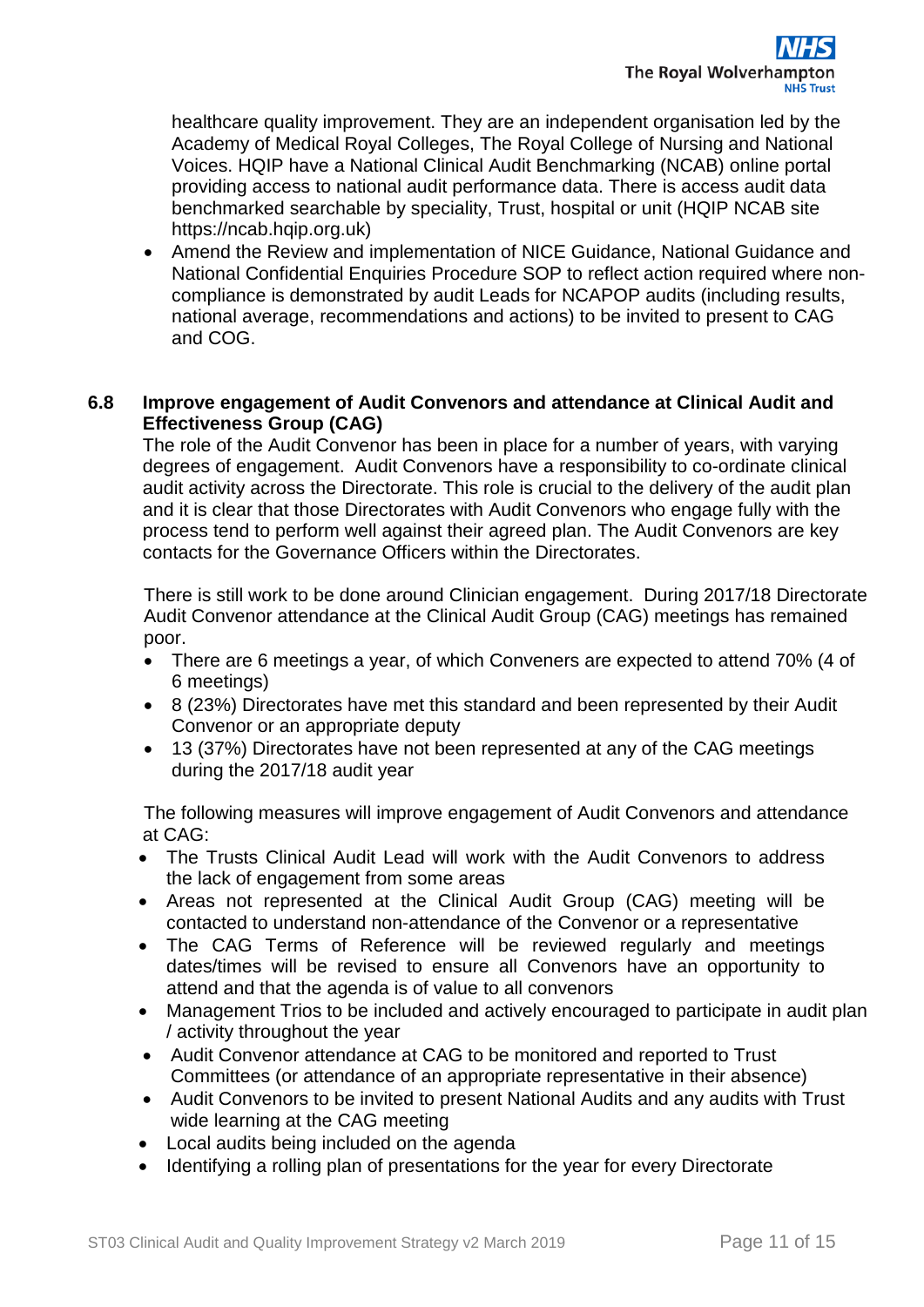

- Audit Convenors are to meet regularly with Governance Officers for support and to discuss progress of the agreed audit plan. Quarterly meetings as a minimum to become a standard part of the Audit Convenor role
- Consideration needs to be given to the remit of the Audit Convenor and Audit Lead.
- What can they realistically be expected to do and what gaps does this leave
- How do we improve engagement.
- Ensure the time spent is focused on the quality of the audits/QIPs being undertaken.
- Additional capacity would have to be found in order to fill any gaps identified.
- The Audit Convenor would still need to be responsible for the information captured on CAD and ensuring that the aims, outcomes and actions are robust, accurate and SMART .
- The Audit Convenor would be required to monitor CAD to ensure they are happy with all the information stored.
- Governance Department to continue building on links with the Revalidation Team.

#### **6.12 Clinical Audit Awards Event**

The Clinical Audit Awards Event continues to provide an excellent showcase of the great audits that the Trust undertakes every year. The aim of these events is to not only recognise these audits by offering awards to the best of the best, but to also make the event an informative and useful day for all those that attend.

- Continued focus on providing a morning training session, driven towards a specific topic.
- A presentation covering varied topics at the afternoon event will continue to happen. This will be open to all members of staff and designed to be both informative and relevant
- Nominated Audits will be assessed under several categories, with the best being awarded certificates. Assessment criteria will be devised and abstracts submitted to a panel of assessors
- Inclusion of new category for QIP's
- Audit winners to be asked to present at the event
- Audit Convenor of the Year award will continue. The winner will be asked to present at the event describing how they have engaged their colleagues in Clinical Audit, how they encourage them to conduct good quality audits with measurable aims and outcomes and identify SMART actions. They will also be asked to discuss their future plans.

#### **6.13 Acting on Convenor Feedback**

Feedback from the 2017 Clinical Audit Awards was captured, identifying the following suggestions to be progressed:

- Development of a non-mandatory online Audit/QIP training package, available via the KITE site, for all staff. Providing information on how to conduct an audit from the initial planning of the audit/QIP through to final report writing and action plans.
- Add useful and informative videos and presentations to the Governance intranet page. This page can be added to when further information becomes available
- Promotion of the Governance team and the support they offer to those undertaking audits or QIPs. As previously discussed:
- Clarity needs to be given as to level of support the Governance Department can offer and what is ultimately the Directorates responsibility.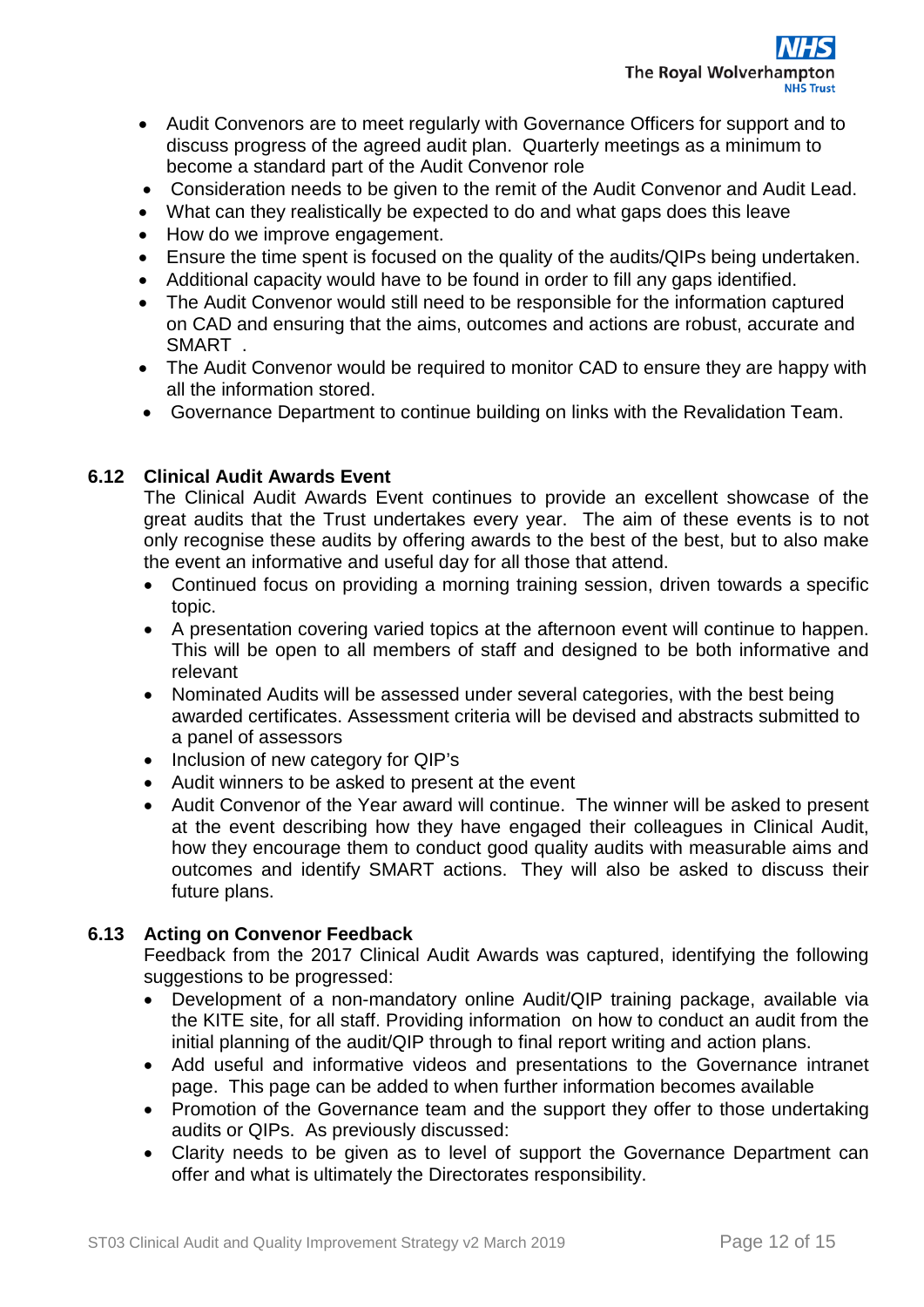- Have a stand promoting support/workstreams covered by the Governance Team at the Clinical Audit Awards Events. Offering advice and useful handouts to members of staff attending the event.
- Staff have highlighted that they want dedicated resource, an audit team. There is no capacity to facilitate this at present, therefore a review of the support that the Governance Team offer, together with the promotion of the value the team adds to Directorates and the Trust, needs to be considered. The team needs to reevaluate their processes and systems to see where improvements can be made to relieve the pressures and barriers Convenors/Leads experience when they carry out their audits.
- Continued focus and emphasis needs to be on conducting good quality audits rather than the quantity of audits the Directorates undertake. This message needs to be relayed to Directorates by everyone involved in audit.
- To allow Directorates to focus their time and effort on improving the quality of their audits/QIPS, a review of the number and effectiveness of mandatory audits needs to occur. Feedback that we received suggests that there are too many mandatory audits required to be undertaken by the Directorate which impacts on the capacity to complete local audits/QIPs.
- A reduction in the number of NICE Guidance being required would facilitate more effective audits being able to be undertaken. Review the requirement to conduct an audit of NICE Guidance once we are compliant.
- Policy must be amended to allow the Directorates to provide alternative assurance as to the compliance with the Guidance.
- Review to also be given as to whether there is a need to conduct a full re-audit of the guidance after 5 years, or whether a QIP focusing on areas of non-compliance solely.
- The number of Technology Appraisals (TAGs) being released every year has made it impossible for some Directorates to undertake them. Consideration to be given whether a risk based approach to which NICE guidance to audit can be adopted across the board, particularly those with a higher number of guidance.

#### <span id="page-15-0"></span>**7.0 Communication of Strategy**

This strategy will be communicated to all involved in the Audit/QIP process in the following ways:

- Presented by the Trust Clinical Audit Lead at QGAC
- Presented by the Trust Clinical Audit Lead at the Clinical Audit and Effectiveness Group (CAG) meeting
- Circulated to all Audit Convenors and Directorate leads via the Governance Officers
- Summary presented at Directorate Governance and/or Audit Meetings
- Available on the Governance Departments Clinical Audit intranet page
- Available on the Trust strategies intranet page

#### <span id="page-15-1"></span>**8.0 Evaluation and Review**

This is a 3 year strategy and will run from 2018/19 to 2021/22. This strategy will be reviewed prior to the beginning of the 2022/2023 financial year. Responsibility lies with the Clinical Audit and Effectiveness Group (CAG) chaired by the Trust Clinical Audit Lead for review and ratification of the strategy.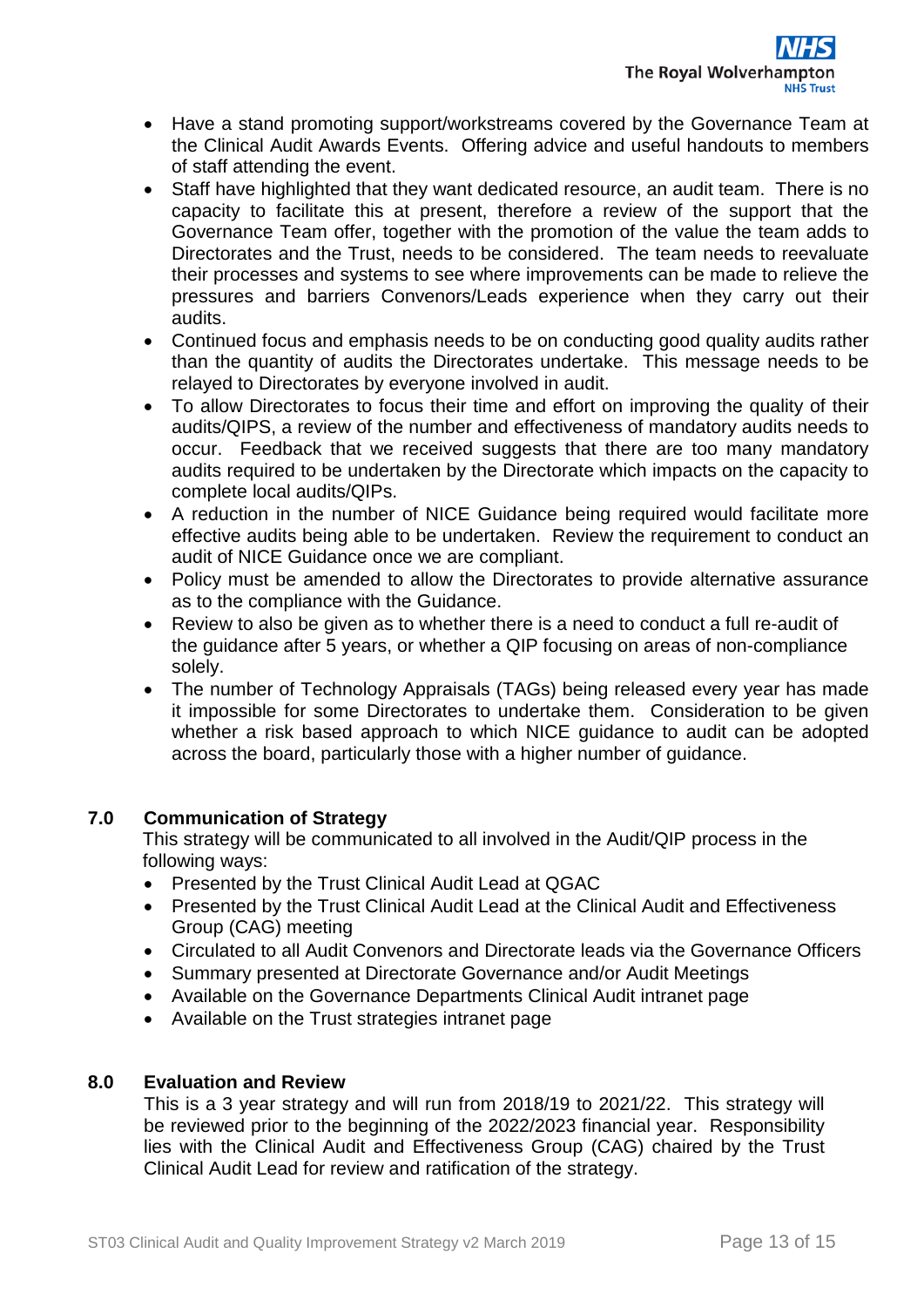Clinical audit activity is monitored at Directorate level and progress reported up to Divisions on a monthly basis. The audit activity is also reported on a bi-monthly basis to the Clinical Audit and Effectiveness Group (CAG).

The Trust Annual Audit report details all clinical audit activity for the past year and includes:

- Completion rates of the agreed annual Directorate audit plans.
- Progress against the National Clinical Audit and Patient Outcome Programme
- Directorates will be asked to supply information on where clinical audit have improved the quality of care in a measurable way and/or the efficiency in financial terms for each Directorate.

#### <span id="page-16-0"></span>**9.0 Equality statement**

An assessment has been undertaken, no adverse effects have been identified for staff, patients or the public as a result of implementation of this strategy.

#### <span id="page-16-1"></span>**10.0 Resource assessment**

|   | Does the implementation of this policy require any<br>additional Capital resources                                                                                                               | <b>No</b> |
|---|--------------------------------------------------------------------------------------------------------------------------------------------------------------------------------------------------|-----------|
| 2 | Does the implementation of this policy require additional<br>revenue resources                                                                                                                   | <b>No</b> |
| 3 | Does the implementation of this policy require additional<br>manpower                                                                                                                            | <b>No</b> |
| 4 | Does the implementation of this policy release any<br>manpower costs through a change in practice                                                                                                | <b>No</b> |
| 5 | Are there additional staff training costs associated with<br>implementing this policy which cannot be delivered through<br>current training programmes or allocated training times for<br>staff. | <b>No</b> |
|   | Other comments                                                                                                                                                                                   |           |

#### <span id="page-16-2"></span>**11.0 References**

Nil